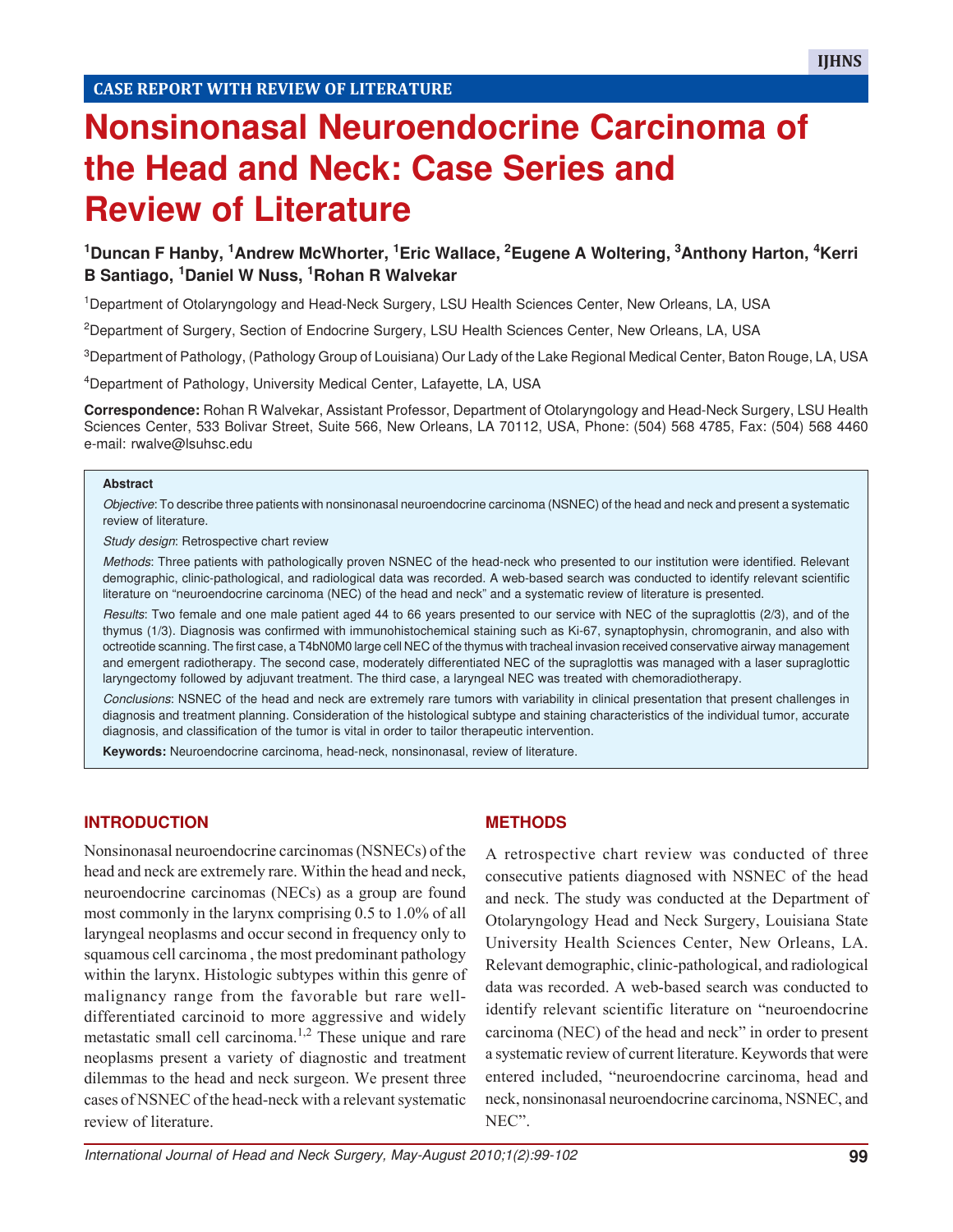## **CASE SERIES**

#### **Patient 1**

The first patient is a 66-year-old female who initially presented to the emergency room with biphasic stridor, expiratory greater than inspiratory. The head and neck examination including a flexible laryngoscopy was unremarkable. However, a computerized tomography (CT) scan of the neck demonstrated a large, poorly circumscribed mass which initially appeared to be emanating from the right lobe of her thyroid gland. The mass extended into her superior mediastinum with tracheal invasion 4 cm superior to the carina. A diagnostic ultrasound guided true-cut needle biopsy revealed a high grade NEC. Shortly after her true cut biopsy, she had an abrupt change in her voice and was noted to have right true vocal fold motion impairment. Immunohistochemical stains were positive for cytokeratin, CD56, chromogranin and minimal staining with synaptophysin (Figs 1A to C). The lesion did not stain positive for calcitonin. She was staged as a T4N0M0 large cell neuroendocrine carcinoma based on clinical evaluation and

imaging studies. In view of a tumor that was assessed to be technically unresectable, the multidisciplinary tumor conference recommendation was made to offer treatment with chemotherapy and radiation. At her six month followup, her stridor has resolved and she has regained the motion of her right true vocal fold.

#### **Patient 2**

A 49-year-old African American female who presented to our service in respiratory distress was found to have a supraglottic mass and right-sided cervical lymphadenopathy. A diagnostic pan-endoscopy and biopsy confirmed our clinical findings and pathology revealed a well-differentiated carcinoid tumor. The patient underwent a transoral laser partial laryngectomy. Final histopathology was consistent with a moderately differentiated (atypical) neuroendocrine carcinoma with positive margins at the thyroid cartilage, as well as lymphovascular and neural invasion. Immunohistochemical staining showed immunoreactivity for Ki-67, (8-10%), Synaptophysin (95-99%), and Chromogranin (50%), (Figs 2A to C). An Octreotide scan was also



**Figs 1A to C:** (A) Hematoxylin and Eosin Stain (400x) demonstrating the tumor in patient 2 composed of nests and cords of neuroendocrine cells with fairly abundant eosinophilic cytoplasm. The nuclei had a neuroendocrine appearance with fairly evenly dispersed chromatin. However, a significant population of cells showed cellular atypia in the form of nuclear pleomorphism and prominent nucleoli. Increased mitotic activity was indentified as were atypical mitotic figures. The tumor cells were positive for cytokeratin cocktail and neuroendocrine markers synaptophysin (B), and chromogranin (C)



Figs 2A to C: (A) Hematoxylin and Eosin Stain (400x) demonstrating the tumor in patient 1 composed of large cells, with prominent oval to pleomorphic nuclei and speckled to clumped chromatin. Numerous mitoses are identified. Necrosis is present. Immunohistochemical stains are positive for cytokeratin, CD56, chromogranin (B) and minimal staining with synaptophysin (C). The histologic and immunohistochemical stains are most consistent with a high grade neuroendocrine carcinoma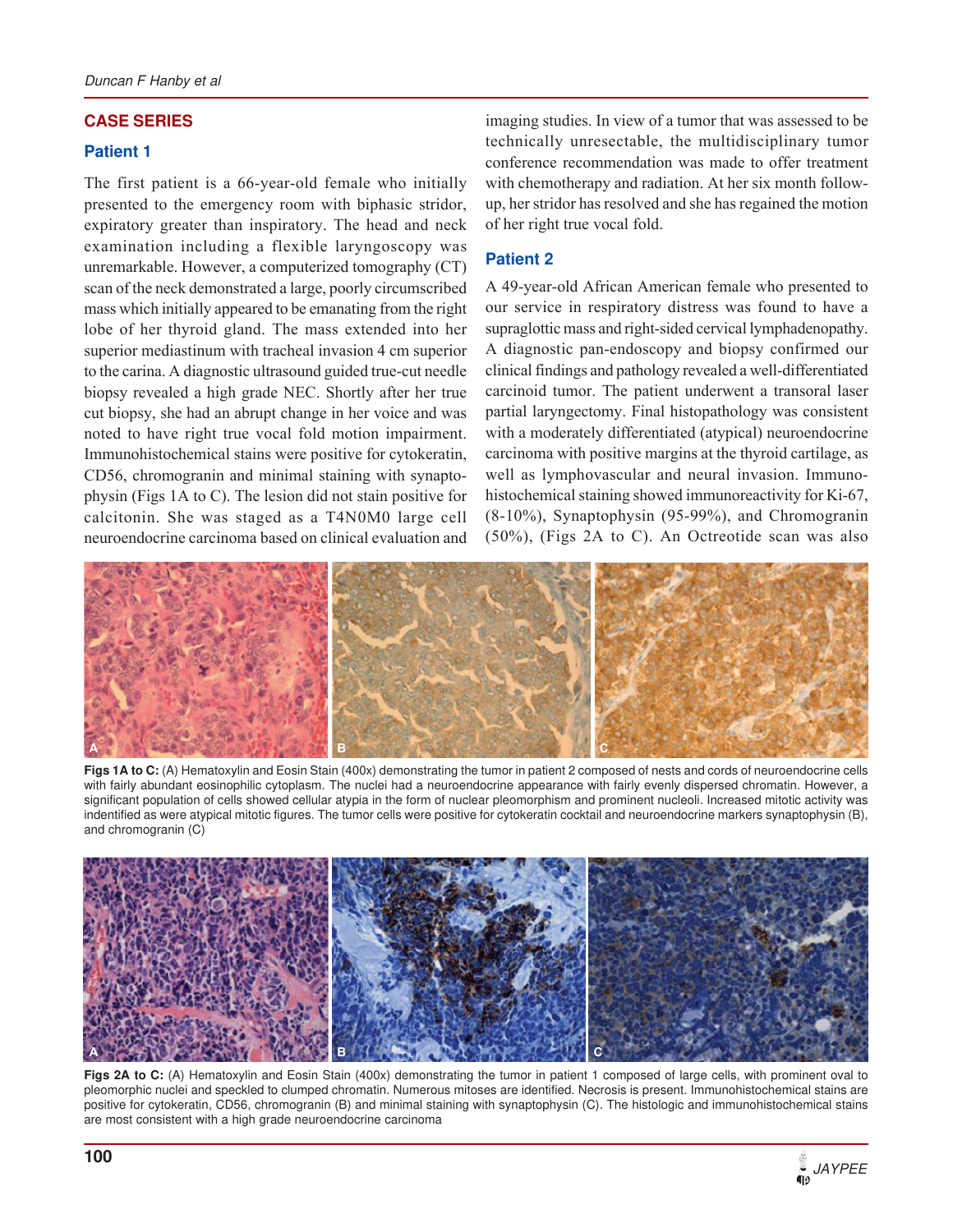performed which demonstrated a 3.7 cm right sided neck mass of somatostatin rich tissue consistent with a lymphatic metastasis from her primary tumor. The multidisciplinary tumor conference recommendation was upfront surgical therapy that amounted to a total laryngectomy and bilateral neck dissections. The patient declined having the laryngectomy and consequently underwent bilateral selective neck dissections followed by chemoradiation. The patient followed up on a monthly basis in the postoperative period and remains free of disease at her last follow-up.

# **Patient 3**

The third patient was a 44-year-old male who presented in November 2007 with a seven month history of progressive hoarseness. In addition, the patient reported new onset development of several tender erythematous lesions distributed throughout his scalp and a left supraorbital lesion. Examination revealed multiple 0.5 cm skin nodules distributed throughout his scalp with palpable occipital and jugular lymphadenopathy. Flexible fiberoptic laryngoscopy demonstrated a polypoid, fungating epiglottic mass extending from the petiole of the epiglottis to the left false vocal fold. Biopsy of one of the scalp lesions was nondiagnostic. The patient underwent a tracheotomy and staging pan-endoscopy with biopsy that revealed a poorly differentiated neuroendocrine carcinoma of the supraglottis. Immunohistochemical stains revealed positivity for chromogranin and synaptophysin as well as CD56 (neural cell adhesion molecule). The patient was referred for chemotherapy and radiation in view of widespread distant metastatic disease and succumbed to his disease at 16 months after initial diagnosis.

# **DISCUSSION**

Head and neck cancers account for approximately five percent of all cancers. The vast majority of primary malignancies within the head and neck are squamous cell carcinomas. In her review of the SEER database, Davies showed that squamous cell carcinoma accounts for greater than 80% of cancers of the lip, tongue, tonsil, oropharynx, hypopharynx, larynx, and cervical esophagus, and 57% of cancers in the nose.<sup>3</sup> NSNEC of the head and neck are exceedingly rare. The most commonly involved nonsinonasal site within the head and neck is the larynx, yet this histologic group still only comprises 0.5 to 1.0% of all laryngeal neoplasms. A retrospective review of patients

treated at a major, tertiary, high volume cancer center only yielded 23 NSNEC patients over 17 years.<sup>1</sup>

The majority of these tumors fall into three histological subtypes: well-differentiated (typical) NEC (i.e. carcinoid tumors), moderately differentiated (atypical) NEC, and poorly differentiated (small cell) NEC. Well-differentiated typical carcinoid tumors are the least common with only 20 case reports currently in the literature.<sup>4</sup> Histological subtype in these tumors is very important as each has a direct influence on clinical behavior, appropriate treatment and prognosis.

Well-differentiated NECs of the larynx are reported to have excellent overall outcomes with surgical extirpation. The incidence of nodal metastasis for well-differentiated NEC is low and consequently, there does not appear to be a role for elective neck dissection or adjuvant therapy in the treatment of these rare lesions.<sup>4</sup>

The experiences of the head and neck community are more variable with regard to treatment of more advanced NEC of the head and neck. Ferlito et al, recommend surgical therapy for atypical (moderately differentiated) NEC of the larynx with level II-IV neck dissections even in clinically node negative necks due to the because of the high incidence of regional metastasis with more advanced disease.<sup>4</sup> There seems to be a general consensus that surgical resection is preferred for atypical carcinoid tumors in the larynx and that these tumors are fairly resistant to nonsurgical treatment options. However, in a series from MD Anderson Cancer Center, Gillenwater et al demonstrated some response to chemoradiation therapy.<sup>5</sup> Our patient with atypical laryngeal NEC had initial transoral laser surgery with positive margins, perineural and lymphovascular invasion was treated with elective neck dissections and postoperative chemoradiotherapy. This patient remains free of disease despite the nontraditional treatment protocol used to treat the disease. Therefore, it is reasonable then to question: do traditional pathological features such as positive margins, perineural invasion, and lymphovascular invasion have the same impact on recurrence and survival rates for NSNECs as they do in other cancers wherein their role is better established? In addition, it would be interesting to study how these features would compare to known indicators of poor prognosis in NSNEC such as histological subtype. The mainstay of management of small cell NEC has been nonsurgical therapeutic options. Barker recommend induction chemotherapy followed by radiation as well as advocating